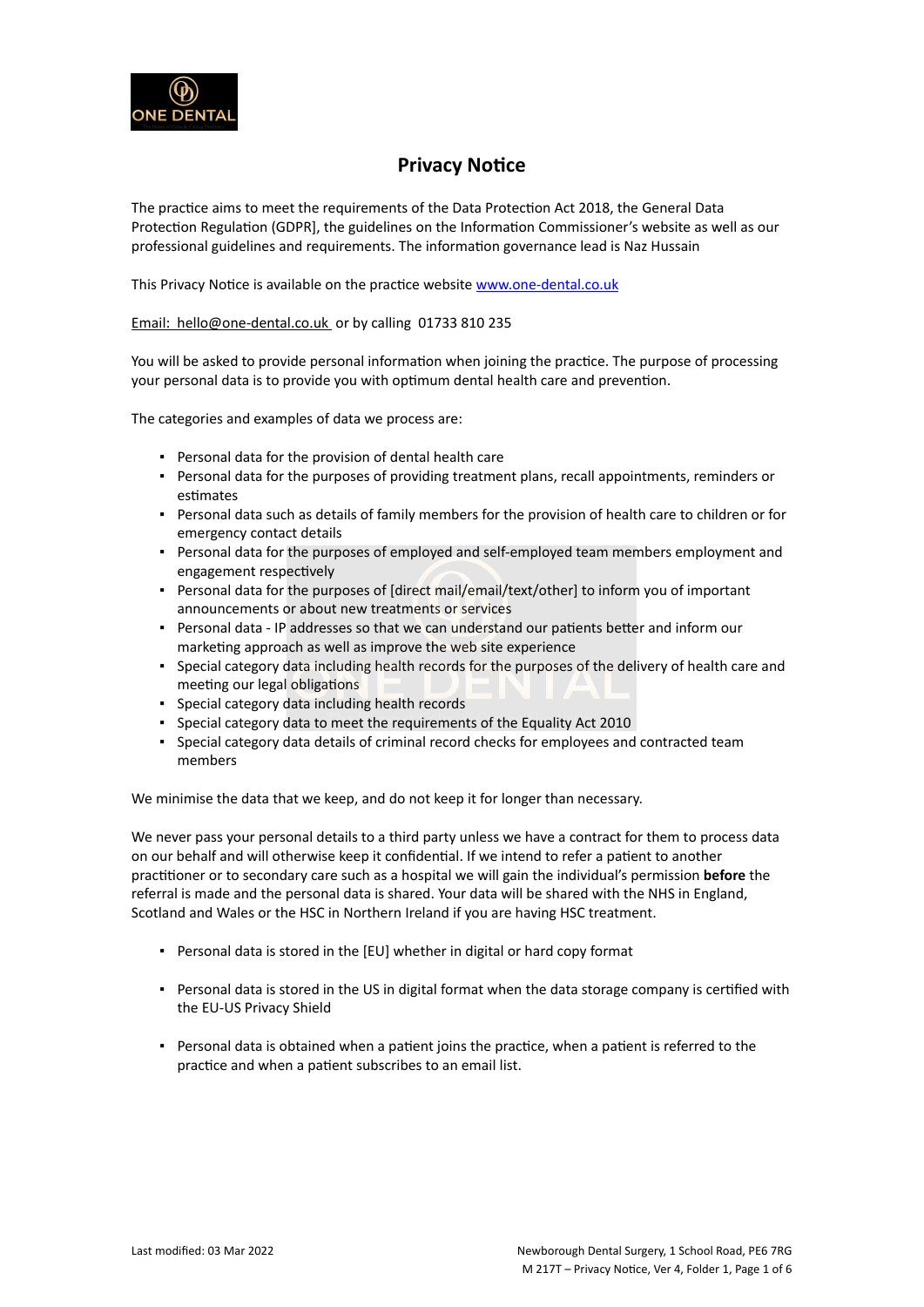

We have established the following lawful bases for processing your data:

Our lawful bases for processing personal data:

- The legitimate interests of the dental practice
- Processing is necessary for the performance of a contract with the data subject or to take steps to enter into a contract
- Consent of the data subject
- To comply with our legal obligations

Our lawful bases for processing special category data:

- Processing is necessary for health care purposes
- Processing necessary for identifying or keeping under review the existence or absence of equality of opportunity or treatment between groups of people with the view to enabling such equality to be promoted or maintained
- We obtain consent of the data subject to process criminal record checks

The reasons we process the data include:

- To maintain your contemporaneous clinical records
- To provide you with dental treatment, prevention and oral health advice
- To carry out financial transactions with you
- To manage your HSC dental care treatment
- To send your personal data to the General Dental Council or other authority as required by law
- To communicate with you as and when required including appointment reminders, treatment plans, estimates and other communications about your treatment or the practice
- To communicate with your next of kin in an emergency
- If a parent or carer to communicate with you about the person you parent or care for
- To refer you to other dentists or doctors and health professionals as required
- To obtain criminal record disclosures for team members
- For debt recovery
- To continually improve the care and service you receive from us

The personal data we process includes:

Your name, address, gender, date of birth, NHS number, medical history, dental history, family medical history, family contact details, marital status financial details for processing payment, your doctor's details and details of treatment at the practice. We may process more sensitive special category data including ethnicity, race, religion, or sexual orientation so that we can meet our obligations under the Equality Act 2010, or for example to modify treatment to suit your religion and to meet HSC obligations.

The retention period for special data in patient records is a minimum of 10 years and may be longer for complex records or to meet our legal requirements. The retention period for staff records is 6 years. The retention periods for other personal data is 2 years after it was last processed. Details of retention periods are available in the Record Retention (M 215) procedure available from the practice.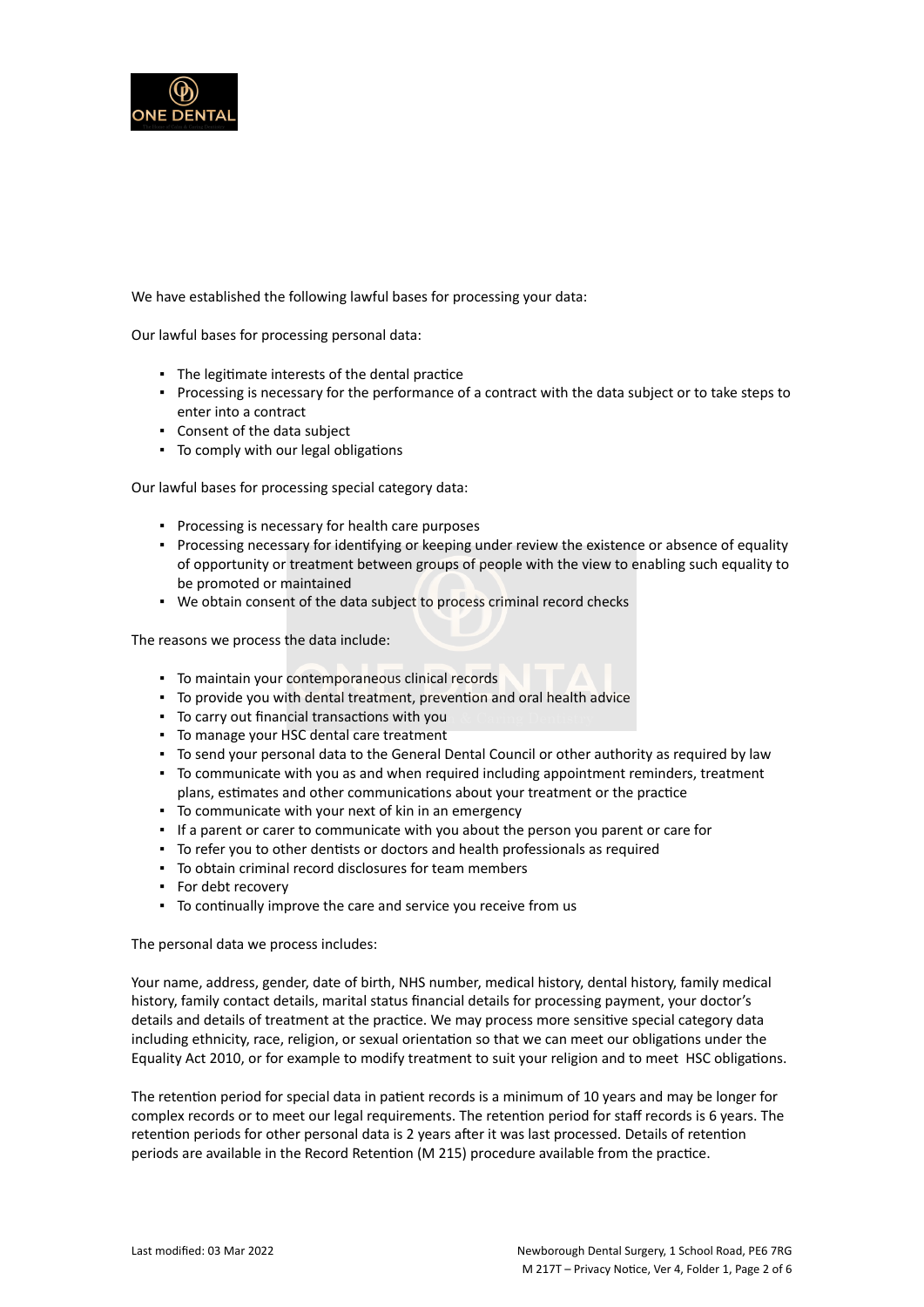

We obtain your personal details when you enquire about our care and service, when you join the practice, when you subscribe to our newsletter or register online, when you complete a registration or medical history form and when another practitioner refers you for treatment at our practice. Occasionally patients are referred to us from other official sources such as NHS clinics or hospitals.

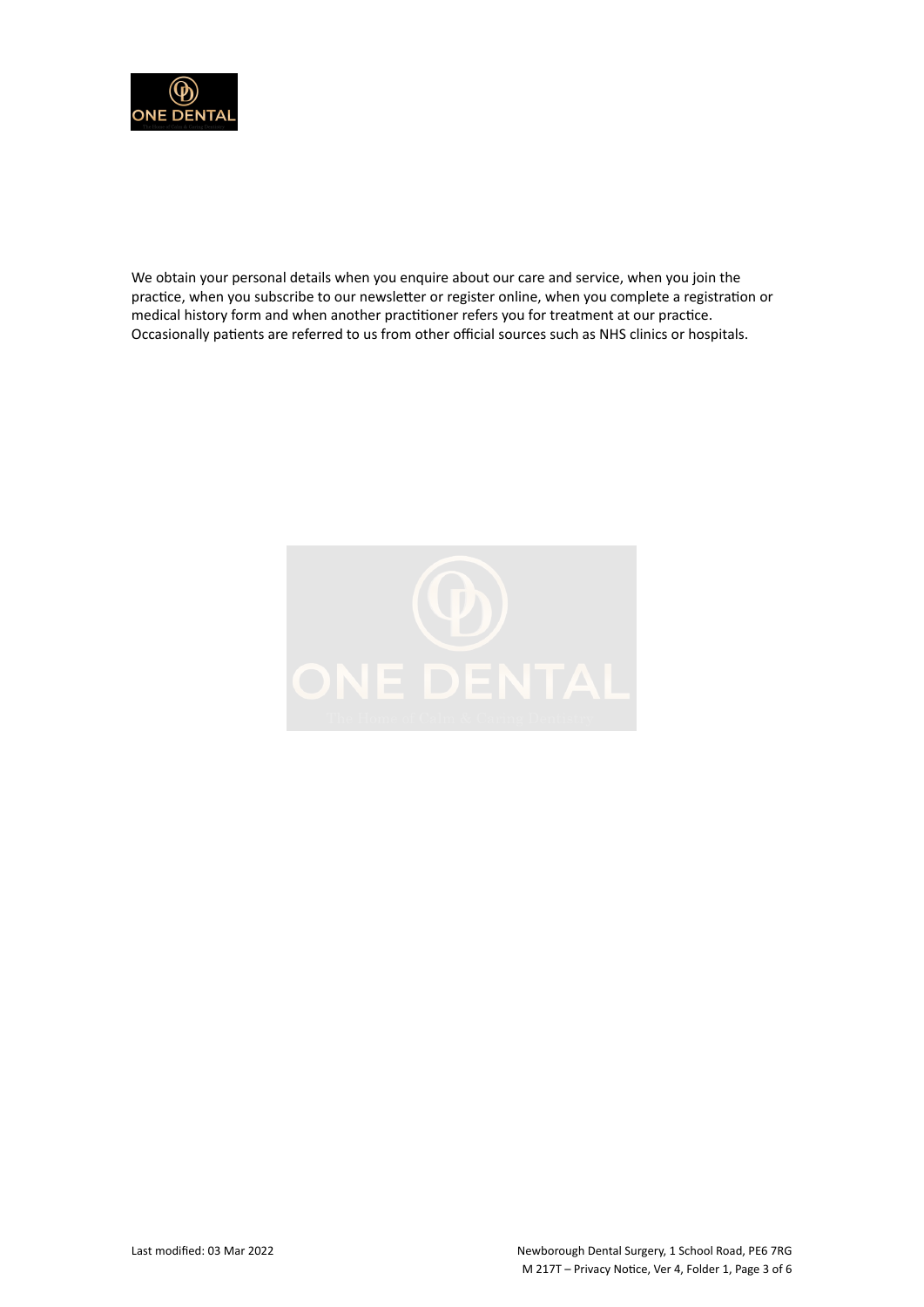

You have the following personal data rights:

- **.** The right to be informed about the collection and use of your personal data
- **•** The right of access  $-$  to have a free copy of your data that we have
- The right to rectification to correct the data we have if it is inaccurate or incomplete
- The right to deletion of your personal data (clinical records must be retained for a certain time period)
- **·** The right to restrict processing of your personal data
- The right to data portability to have your data transferred to someone else
- The right to object to the processing of your personal data
- Rights in relation to automated decision making and profiling

Further details of these rights can be seen in our Information Governance Procedures (M 217C) or at the [Information Commissioner's website](https://ico.org.uk/for-organisations/guide-to-the-general-data-protection-regulation-gdpr/individual-rights/). Here are some practical examples of your rights:

- If you **are** a patient of the practice you have the right to withdraw consent for important notifications, newsletters, surveys or marketing. You can inform us to correct errors in your personal details or withdraw consent from communication methods such as telephone, email or text. You have the right to obtain a free copy of your patient records within one month
- If you are **not** a patient of the practice you have the right to withdraw consent for processing personal data, to have a free copy of it within one month, to correct errors in it or to ask us to delete it. You can also withdraw consent from communication methods such as telephone, email or text

We have carried out a Privacy Impact Assessment (M 217Q) and you can request a copy from the details below. The details of how we ensure security of personal data is in our Security Risk Assessment (M 217M) and Information Governance Procedures (M 217C).

## **Comments, suggestions and complaints**

Please contact the IG Lead at the practice for a comment, suggestion or a complaint about your data processing at [hello@one-dental.co.uk](mailto:hello@one-dental.co.uk) or 01733 810235 or by writing to or visiting the practice at 1 School Road Newborough Peterborough PE6 7RG. We take complaints very seriously.

If you are unhappy with our response or if you need any advice you should contact the Information Commissioner's Office (ICO). Their telephone number is 0303 123 1113, you can also [chat online with an](https://ico.org.uk/global/contact-us/live-chat/) [advisor.](https://ico.org.uk/global/contact-us/live-chat/) The ICO can investigate your claim and take action against anyone who's misused personal data. You can also visit their website for information on [how to make a data protection complaint.](http://www.ico.org.uk/complaints)

## **Related practice procedures**

You can also use these contact details to request copies of the following practice policies or procedures:

- Data Protection and Information Security Policy Consent Policy
- Privacy Impact Assessment Information Governance Procedures , Record Retention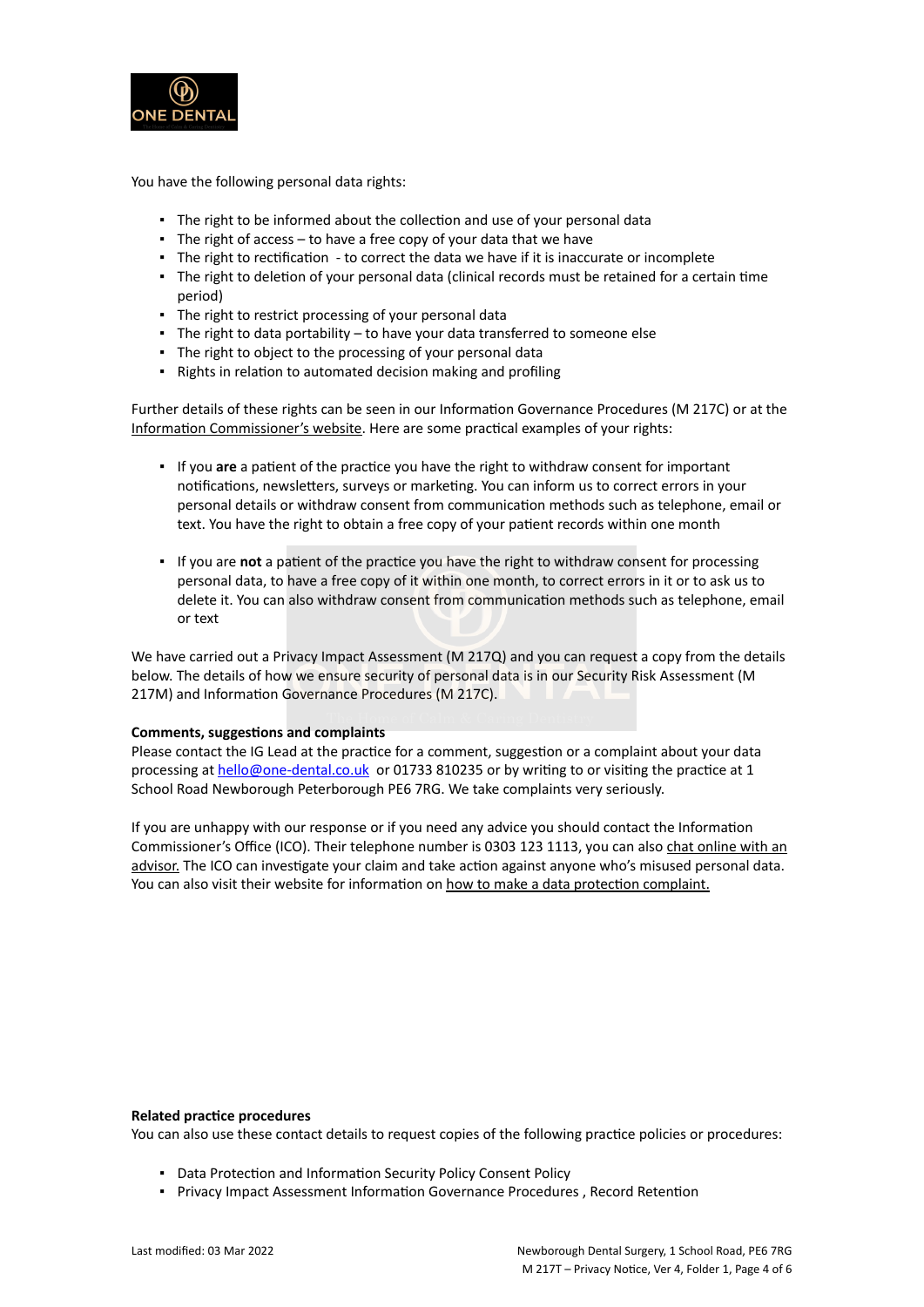

If you have an enquiry or a request please contact the Information Governance Lead

Sarah Hussain

Information Governance Lead

One Dental

1 School Road

Newborough

Peterborough

PE6 7RG

Email:hello@one-dental.co.uk Phone: 01733 810 235

Thank you.